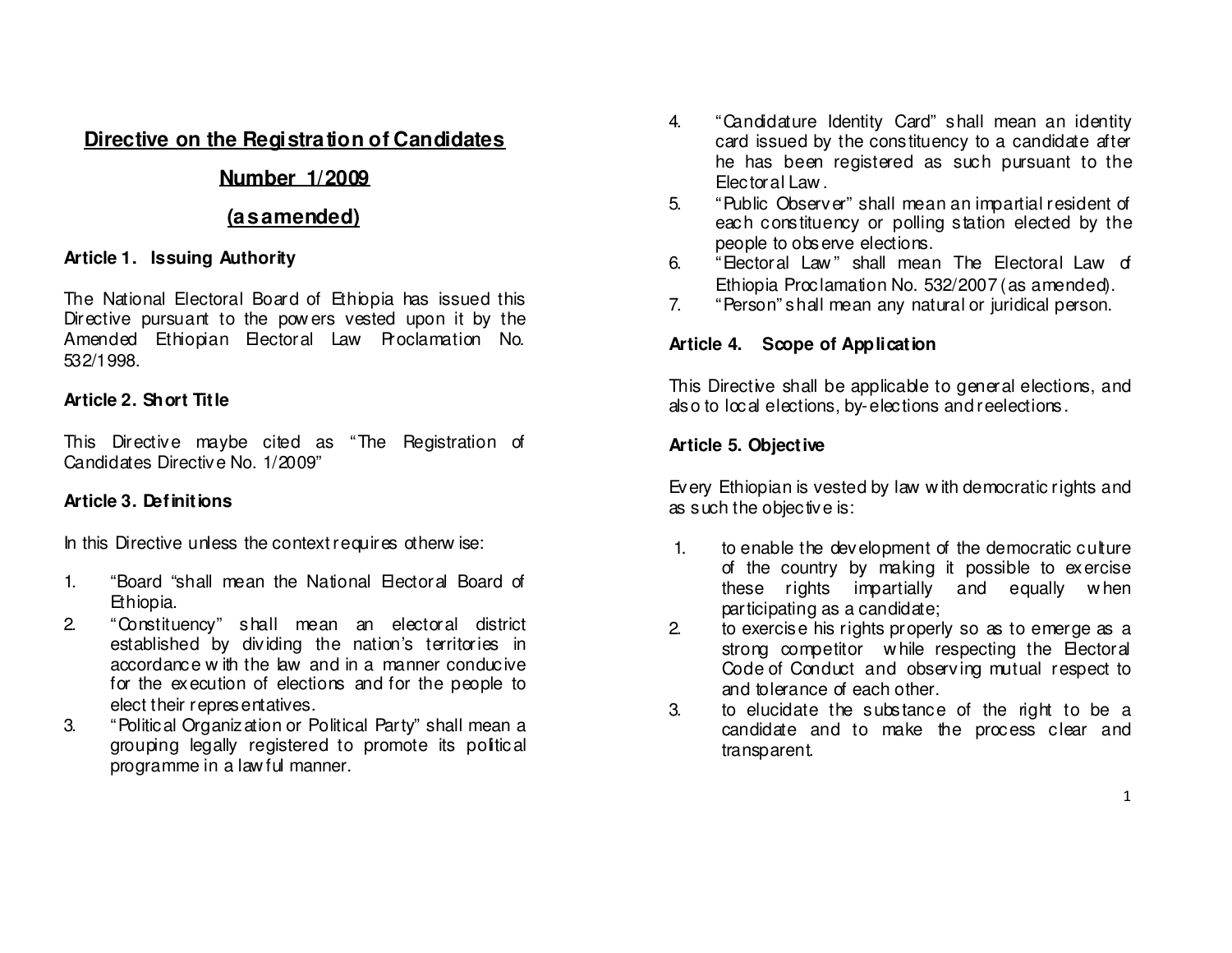#### **Article 6. Gender Reference**

In this Directive, provisions set out in the masculine gender shall also apply to the feminine gender.

#### **Article 7. Preparations for the Registration of Candidates**

Preparations shall comprise of the follow ing activities:

- 1. Issuing the timetable for elections.
- 2. Making the public aw are of the timetable before the date of the commencement of the registration of candidates by:
	- a. Making announcements on the mass media or
	- b. Posting notices in the constituency or polling stations, and by using other similar means.
- 3. Preparing the necessary documents, forms and other materials for the registration of candidates.
- 4. Delivering documents and materials to constituency and polling stations in time.
- 5. Giving training to election officials.
- 6. Providing civic education on candidate registration.
- 7. Preparing other things that are essential for the registration of candidates.

#### **Article 8. Organization of Constituencies**

- 1. The number of constituencies for general elections shall be determined on the basis of the population of the country, and special representation of minority nationalities and peoples shall not exceed 550 and shall contain proportional number of people except in the case of constituencies w here minority nationalities and peoples are represented.
- 2. Without prejudice to the provisions Article 20 Sub Article 2 of the Electoral Law:
	- a. Those constituencies that are used for the election of Peoples of members of the House Representatives, and those of Regional Councils shall also serve as constituencies for the election of me mbers of Zonal Councils.
	- b. Urban and rural Kebeles shall serve as constituencies for the election of members of Woreda Councils.
	- c. The constituencies for City and Sub City Councils shall be those Kebeles that are found in the city or sub - city w here the election is to be held.
	- d. The constituencies for the election of Kebele Councils shall be the electoral area or kebele constituency or district or locality that w ill be organized w ithin the kebele pursuant to regional law s.
	- e. The locality or village covered by each pollingand shall not station shall be self - contained overlap w ith those of another polling station.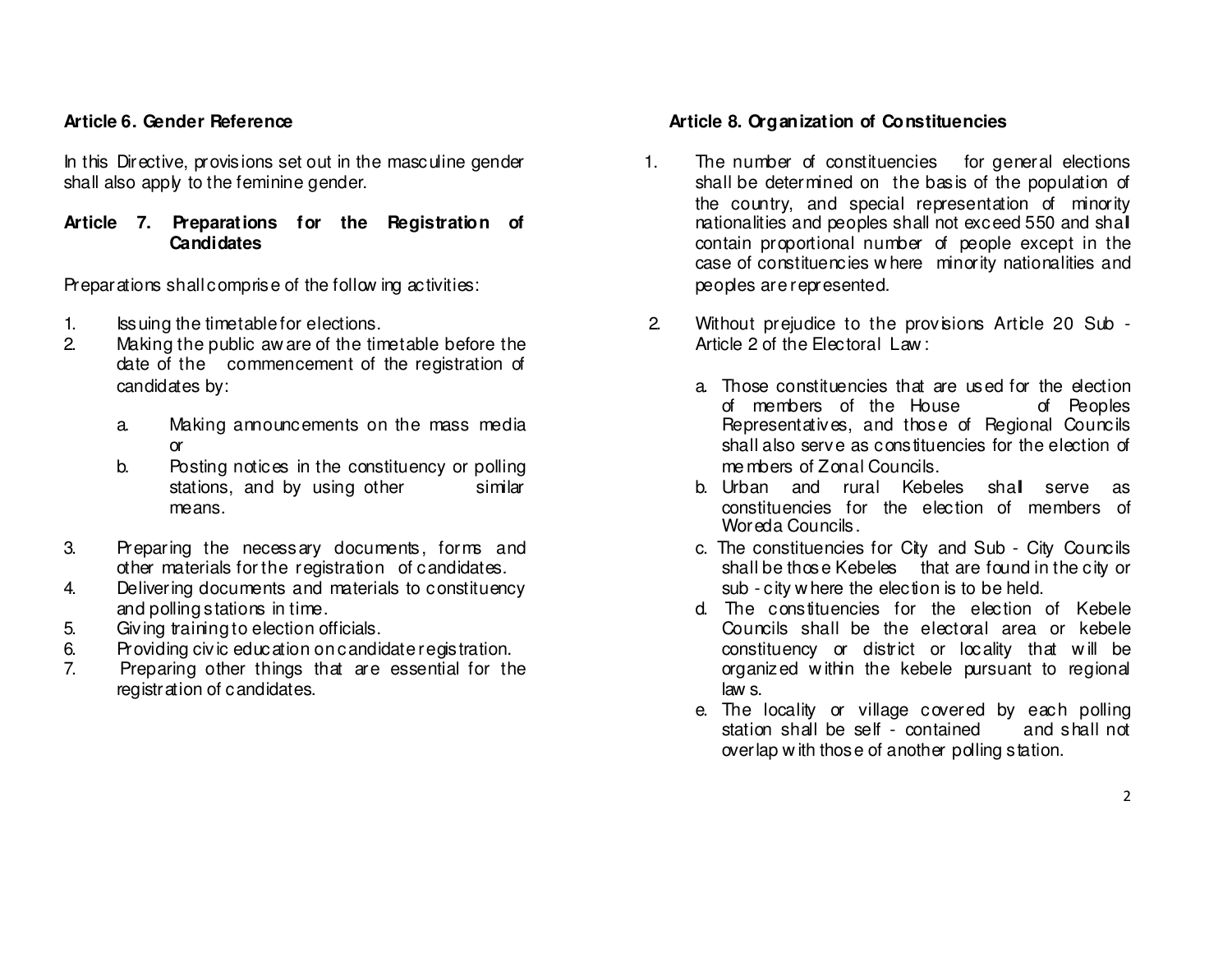### **Article 9. Ele ction Officials**

- 1. The members of Constituency Election Officials Committee shall:
	- a. be loyal to the constitution;
		- b. be free from partisanship to a political organization;
		- c. have professional competence;
	- d. be know n for their good conduct.
- 2. Without prejudice to the provisions of Sub- Article 1, the Board could organize constituency election offices by recruiting, on a permanent or temporary contractual basis, competent and non-partisan electoral officers. It could also recruit and deploy electoral officers seconded from other institutions.
- 3. Election Officials shall be recruited pursuant to The Code of Conduct for Constituency Election Officials Directive Number 4/2009 issued by the Board.

### **Article 10. Powers and Duties of the Constituency**

- 1. The Constituency office shall have the follow ing pow ers and responsibilities:
	- a. shall organize according to the law, the committees of polling station election officials.
	- b. based on the timetable issued by the Board, it shall register candidates through a registrar designated by the head of the constituency office from among the election officials.
	- c. shall give civic education on candidate registration, or shall assure that it is given.
- d. shall give adequate training on candidate registration and filling of forms to polling station officials under it, or it shall follow up to assure that this is done.
- e. shall follow up by various means to assure that polling station officials have understood what was imparted to them during the training.
- f. shall receive candidate registration forms on time and have them utilized.
- g. make election complaints review committees to be established in the constituency.
- h. cause complaints that arise during candidate registration to be solved at all levels or assure that this is done.
- i. cause Joint Political Party Forums to be established in the constituency pursuant to directives addressed to it by the Secretariat of the Board.
- j. convene elected public observers of polling stations and have them elect from among them, three constituency public observers by inviting in w riting competing political parties and private candidates to attend.
- k. shall consult w ith the Secretariat of the Board w hen they encounter problems that are beyond their means to solve and then give a timely and appropriate solution.
- l. utilize the funds assigned to it by the Secretariat of the Board, in accordance w ith the Financial Law <sup>s</sup> and Regulations of the Government.
- m. cause the stipend allotted to polling station officials to reach those to w hom it is destined.
- n. account for expenses incurred, according to government financial law s and regulations by presenting supporting documents pursuant to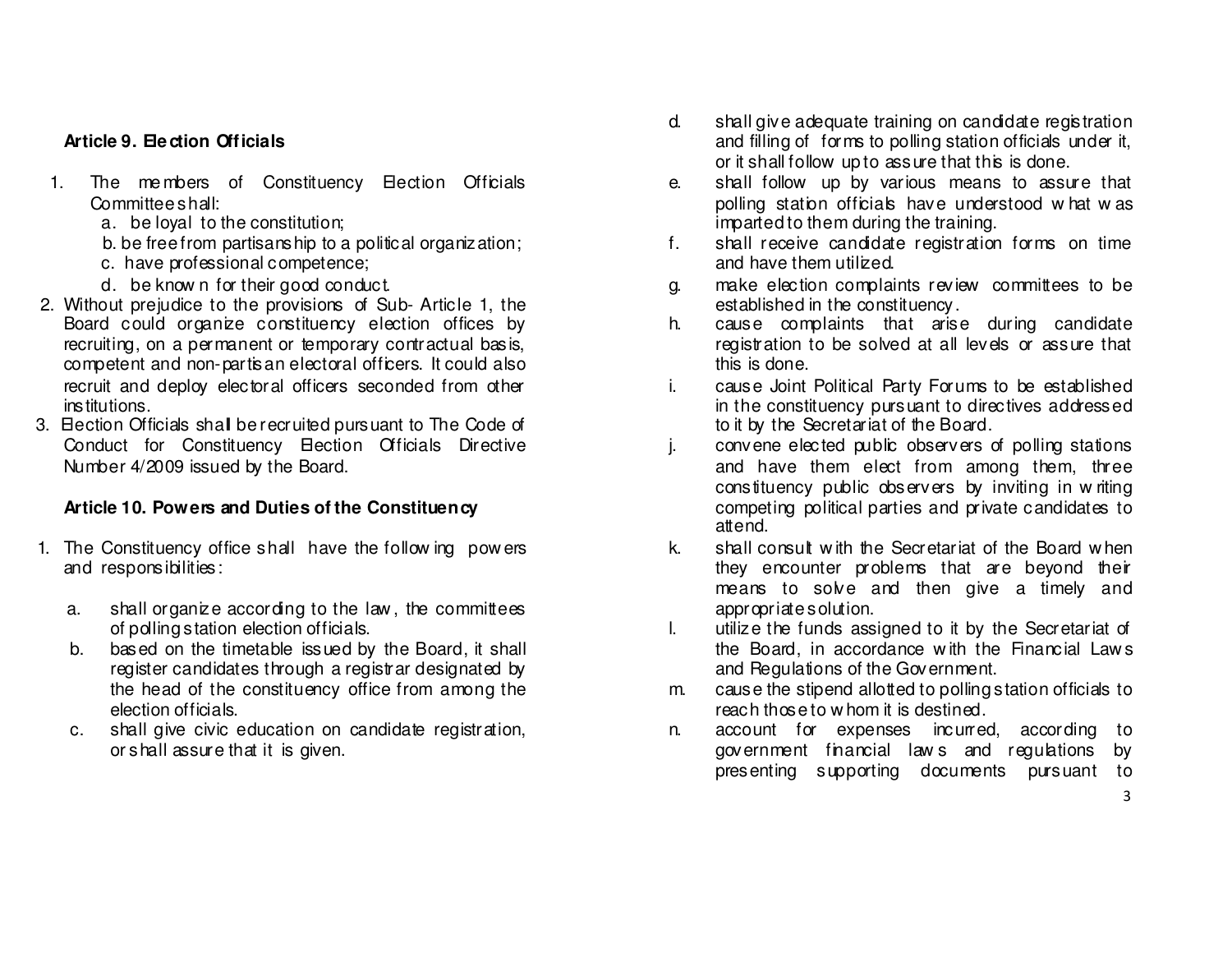directives to be issued by the Secretariat of the Board or the Board.

- o. make polling station election officials commence their activities in accordance w ith the election timetable.
- p perform other activities assigned to it by the Board or its regional branch secretariat.
- 2. Concerned electoral officials at all levels shall carefully handle and properly utilize the documents and materials listed hereunder that are sent to them:
- a. candidate endorsement and screening forms
	- b. forms for registering candidates
	- c. forms for notifying the election board for publicizing registered candidates and
	- d. identity cards for candidates, election officials, public observers and election w ardens and other electoral documents and materials.
- 3. Shall carefully record on the candidate registration form by categorizing the candidates according to the council for which they are running and shall transmit the same to the Board and other relevant bodies w ithin the timeframe laid dow n by the timetable.

## **Article 11. Place and Time for Registering Candidates**

- 1. The registration of candidates shall be conducted by the Election Execution Co mmittee that w ill be established in each constituency according to the provisions of Article 20 Sub- Article 3 of the Election Law.
- 2. Registration of candidates for the election of members of The House of Peoples' Representatives of the FDRE, Regional and Zonal Councils shall be conducted in the respective constituencies.
- 3. Registration of candidates for City and Sub -City Councils shall be conducted in one of the polling stations in a Kebele w hich had previously served as the Kebele Election Office. The registration w ill be conducted by polling station officials thereof.
- 4. For the election of members of the Kebele Council:
	- a. candidate registration shall be conducted in a Kebele constituency, locality or village apportioned according to the laws of the Regions. The registration shall be conducted by election officials of the polling station.
	- b. There could be one or more Kebele constituencies, districts or villages under one polling station
	- c. Electors w ho live in a Kebele constituency /locality/ shall, w ithout being divided, be included under onemade to vote polling station and be therein.
	- d. Polling Station officials shall register candidates for one or more localities found under them in the respective Kebele constituency /locality / by separating them accordingly.
	- 5. Candidate registration shall be conducted according to the timetable issued by the Board ,every day including weekends and public holidays, during w orking hours of government offices.
	- 6. Without prejudice to the provisions of Sub -Article 5 above, if the Board deems it necessary, it could extend the candidate registration period or arrange special registration hours.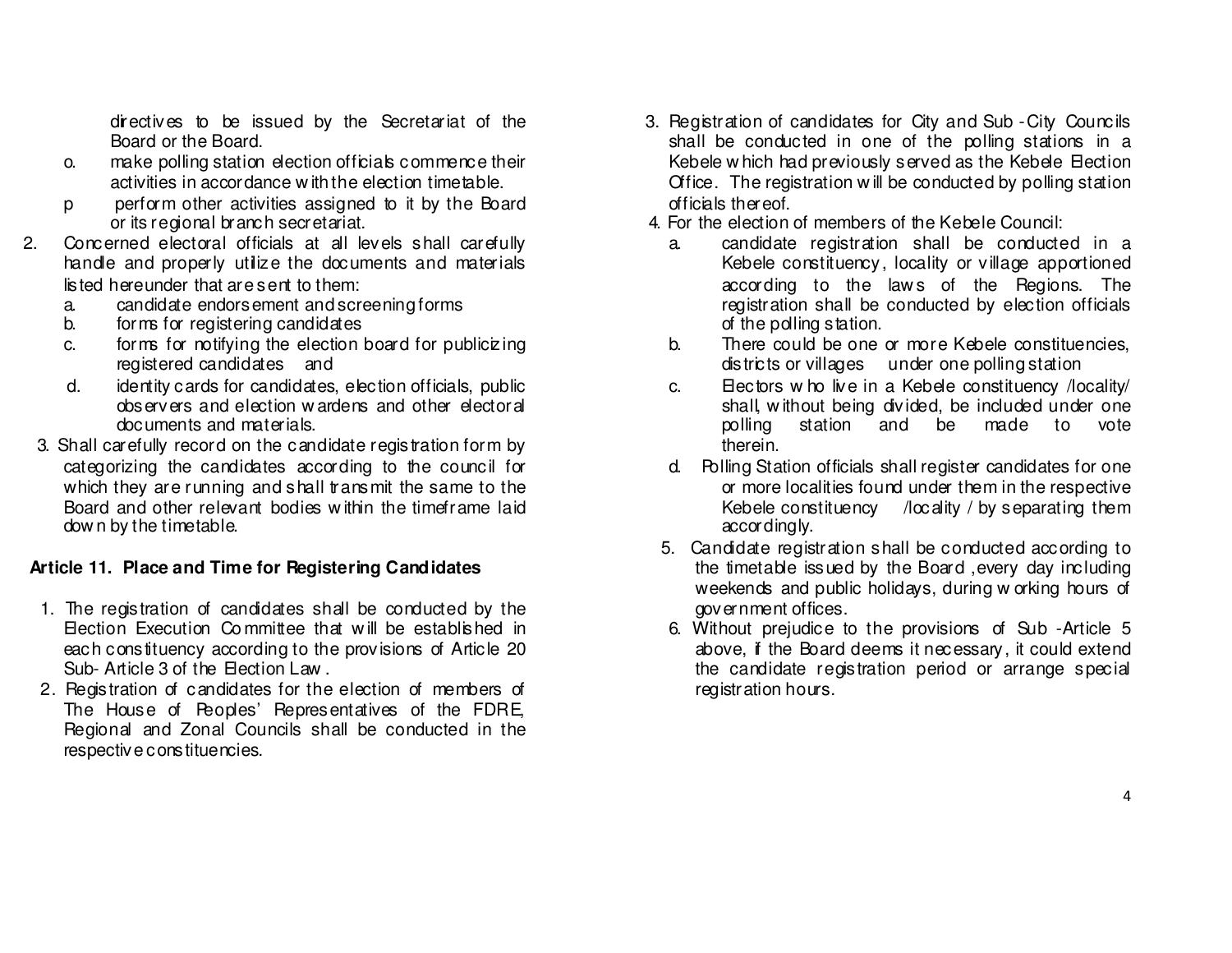#### **Article 12. Criteria for Candidature**

- 1. Any person w ho w ants to register as a candidate shall meet the criteria listed hereunder:
	- a. is an Ethiopian;
	- b. is versed in the working language of the Regional State of the area of his intended candidature;
	- c. is 21 years old or above on the date of the registration;
	- d. has been regularly residing in the constituency of his intended candidature for tw o years immediately preceding the date of the election, or his birth place is w ithin the constituency of his intended candidature, or w here the city or Woreda has more than one constituency or he has been regularly working in the city or w ereda for tw o years, in theworeda or city he chooses.
- 2. In addition to the criteria set out under Article 1, a political party or a private candidate w ho w ants to register to compete in an election, must accept and sign the election code of conduct to be issued by the Board in accordance with the electoral law.
- 3. A political party that nominated a candidate must itself be a party duly registered w ith the Board.
- 4. Sub -Article 1 /d/ of this article shall not apply to the follow ing:
	- a. A person w ho has been outside the constituency because of w ork or education, or
	- b. who, having previously been elected in the constituency, is on duty.
- 5. In addition to the criteria enumerated above, a private candidate shall produce no less than one thousandendorsement signatures.
- 6. Without prejudice to the provisions of Sub- Article 5 above, the number of endorsement signatures to be produced by a private candidate for Woreda or City Administration or Kebele Council shall be as follow s:
	- a. for Woreda Council, no less than 200 signatures;
	- b. for City Administration Council, no less than 200 endorsement signatures;
	- c. for Kebele Councils, no less than 50 endorsement signatures.
- 7. Without prejudice to the provisions of Article 6, the Board can reduce the number of endorsement signatures a private candidate must produce in certain constituencies if it deems it necessary.

#### **Article 13. Persons eligible to give Endorsement Signatures**

- 1. A person who is eligible to give an endorsement signature:
	- a. shall be an Ethiopian national;
	- b. has been residing in the constituency at least for six months;
	- c. is 18 years old and above;
	- d. has not been deprived of his right to vote by law ;
	- e. is not insane;
	- f. is not serving a prison sentence.
- 2. A person cannot sign for endorsing more candidates than there are seats available in the constituency.
- 3. Every candidate shall present the endorsement signatures he gathered to the constituency he is running in according to the timetable after having the endorsement signatures verified by the Kebele administration they w ere gathered in.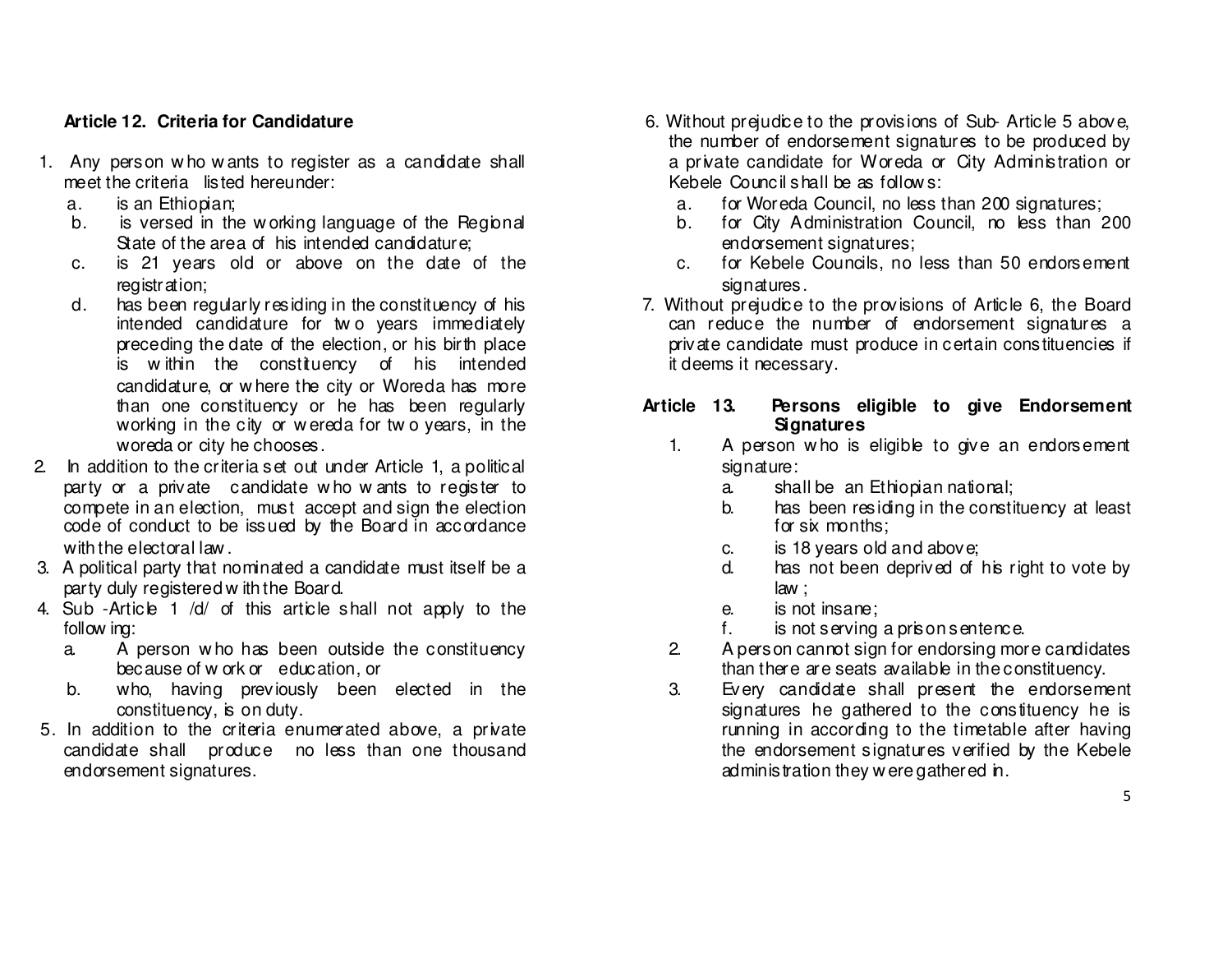- 4. Endorsement signatures shall be gathered and presented according to the follow ing procedure:
	- a. Every private candidate could gather endorsement signatures after getting one copy of the form for endorsement signatures from the constituency office and reproducing the s
	- b. He shall sort out the people w ho gave him the endorsement signatures according to the Kebele they reside in, and present the forms to the respective Kebele Administration.
	- c. The Kebele Administration shall give back the forms to the candidate or his agent after having screened and stamped them according to the law .
	- d. The constituency shall receive and screen the endorsement signatures presented by the candidate. The Kebele Administration shall register the candidate on the form for candidates if it finds that the required criteria have been met.
	- e. If it is found that the endorsement signatures are lacking in any w ay, the candidate shall be notified promptly so that he may be able to rectify it, and present it according to the timetable.

#### **Article 14. Persons who are ineligible to register as candidates**

 Without prejudice to the provisions of Article 12 Sub-Article 1, the following persons are ineligible to register as candidates:

- 1. A person w ho is deprived by law , of his right to vote or be elected.
- 2. A person in regard to w hom it is certified medically, or by a court decision that he is incapable of making a sound judgment because of mental illness, or is notoriously insane.
- 3. A person serving a prison term.

### **Article 15 Nomination of Candidates**

- 1. Any Ethiopian national w ho fulfills the criteria can become a candidate:
	- a. through a political party ,or
	- b. privately.
- 2. A political organization can nominate only onecandidate for a single seat in a constituency.
- 3. Each political party shall notify the Board or the constituency according to the timetable issued by the Board the list of candidates grouped separately based on the type of the council seat they are running for.
- 4. The list of candidates nominated by a political organization for a general election must bear the signature of the top leadership of the organization and must also be attested by the seal of the organization.
- 5. The list of candidates nominated by a political organization for local elections shall be notified to the constituency by the signature of the organization's top leadership or by its highest leadership in the zone or w oreda and it must be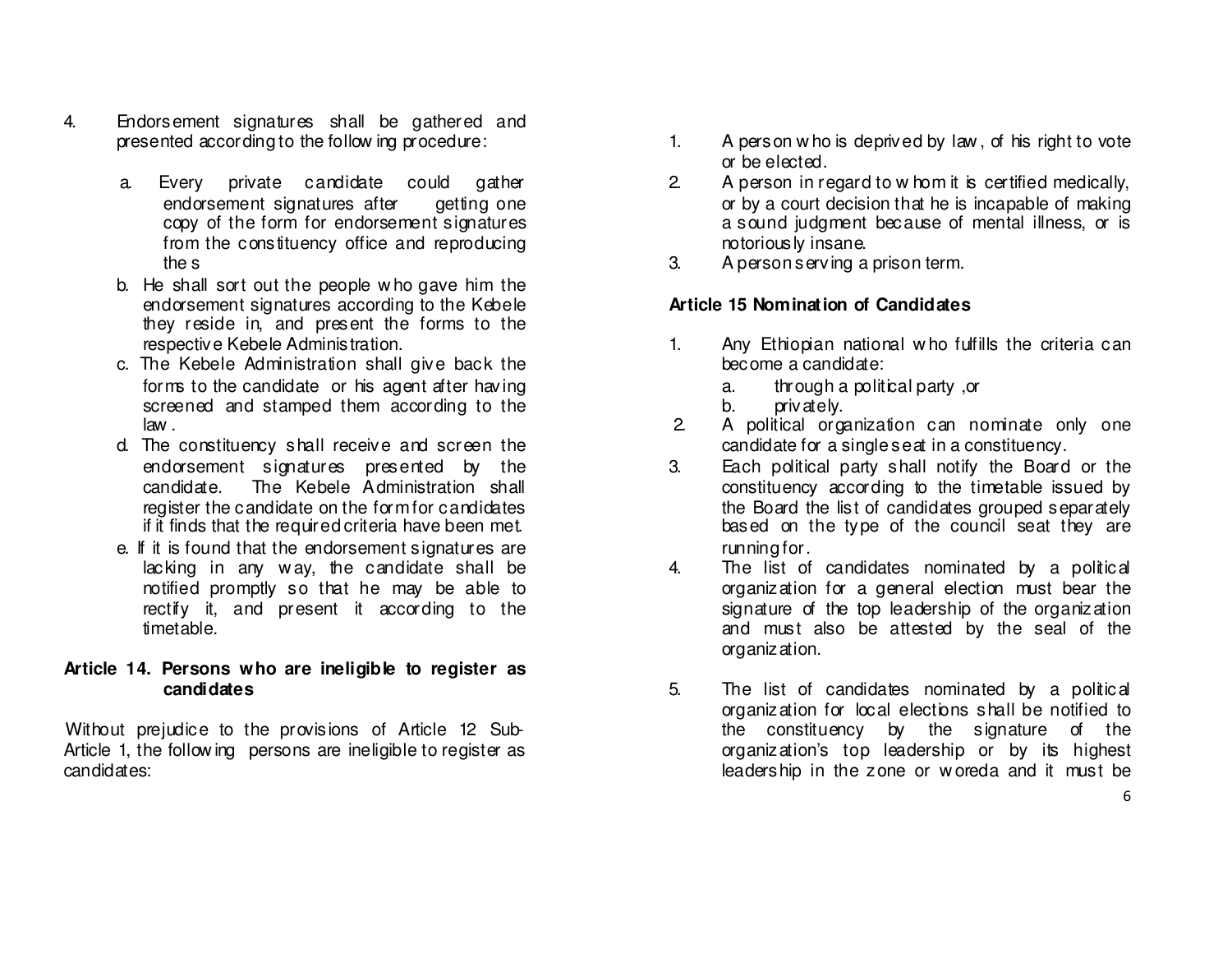attested by the seal of the organization. If it appears that there is disagreement on the nomination of candidates, the list submitted by thetop leadership shall prevail.

 6. An evidence of nomination by a party and the consent of the person nominated shall be presented along w ith details of candidature for candidates nominated by a political organization.

### **Article 16. Candidate Re gistration**

- 1. Every candidate shall register in person.
- 2. Without prejudice to the provisions of Sub-Article 1, if a candidate nominated by a political organization is unable to register in person, he may register provided that concrete documentary evidence or witnesses to prove the candidate's fulfillment of the criteria for candidature are presented through the political organization that nominated the candidate, or through his representative.
- 3. At the time of registration each candidate shall specifically mention to the constituency office, w hich council he is running for.

### **Article 17. Government Employees who Run for Election**

- 1. Any government employee can become a candidate either privately or through a political organization.
- 2. A judge, soldier or policeman shall resign from his post if he runs for election as a private candidate, or a candidate of a political party.

 3. Any government employee w ho runs for election may not lose any benefits as a result of his running for election as long as he has achieved the required performance to entitle him thereto.

## **Article 18. Determination of Number of Candidates**

- 1. The number of candidates running for election to the House of Peoples' representatives in a constituencyshall not exceed tw elve.
- 2. The number of candidates in a constituency and their priority shall be determined in the follow ingmanner:
	- a. Where the number of candidates exceeds tw elve, political parties shall be made to register first;
	- b. Where the number of candidates nominated by political organizations exceeds tw elve, priority shall be given to not more than six political parties that received the highest votes in the previous election. The remaining political organizations shall be determined by lot.
	- c. Where the number of candidates nominated by political organizations is less than tw elve, the remaining places shall be filled by private candidates w ho received the highest votes in the previous election.
	- d. If there are candidates w ho obtained equal number of votes in the previous election, it will be decided by lot.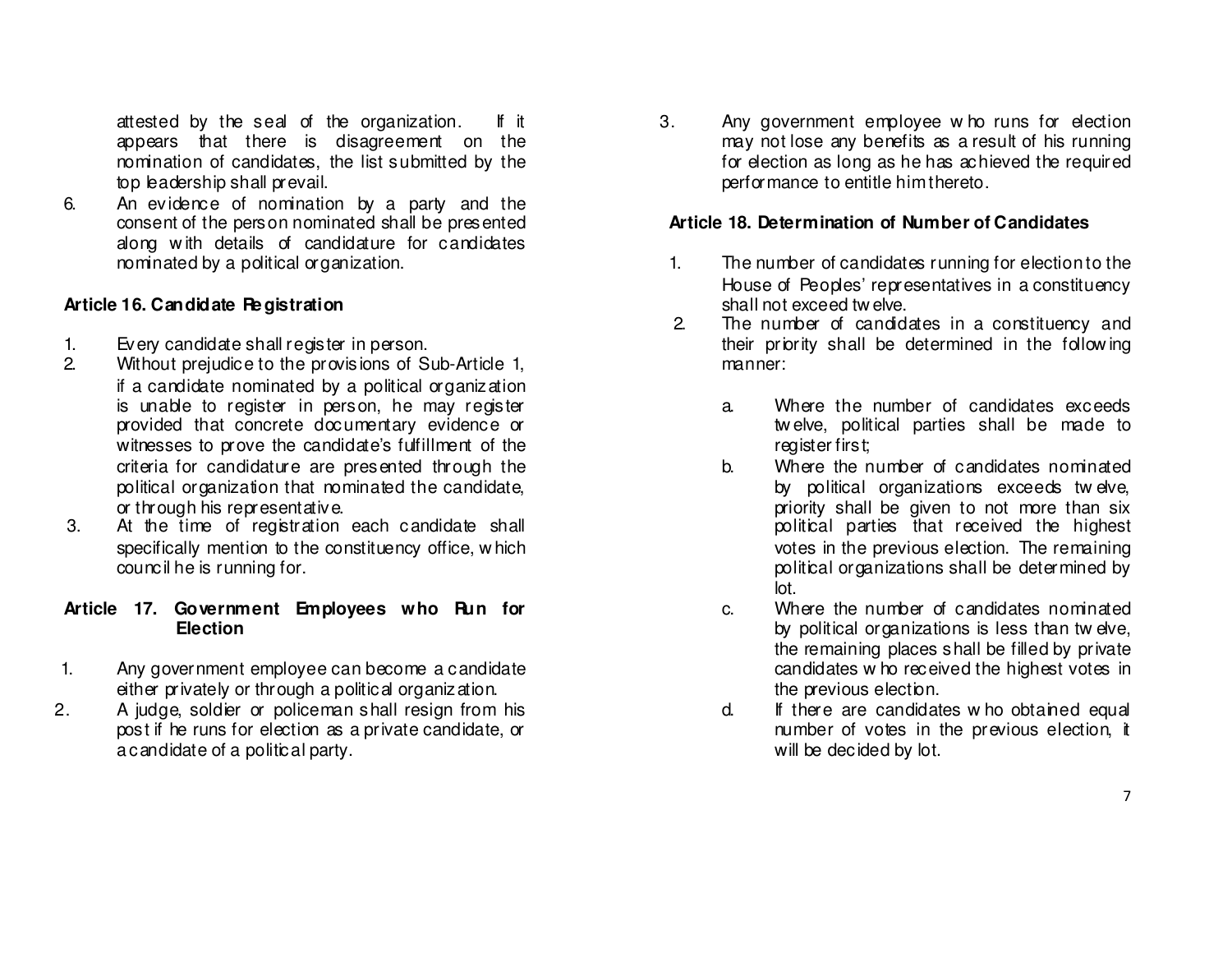- e. If there are places left after the implementation of the procedure laid dow <sup>n</sup> above in Sub -Article 2, private candidates will be allow ed to register after lots have been draw n.
- 3. Pursuant to Article 49 Sub -Article 6 w herein it is provided that the number candidates nominated to state councils, or to other electoral levels shall be determined by the Board, it is decided that:
	- a. In a constituency, up to 24 candidates can take part in elections for members of a regional council.
	- b. In a constituency, up to 24 candidates can take part in elections for me mbers of zonal council;
	- c. In a constituency, up to 24 candidates can take part in elections for members of a woreda council;
	- d. In an urban kebele, up to 24 candidates can take part in elections for members of city and Sub- City Councils.
	- e. In a kebele constituency or district or locality, up to 100 candidates can take part for elections for kebele councils.
- 4. If there are more candidates than is determined by the Board in sub article 3 above, the provisions ofsub article 2 shall apply accordingly.
- 5. Lots to determine candidates shall be draw n in the presence of the candidates concerned or their representatives.
- 6. Election officials of the constituency shall first group the candidates based on the type of council seat they are running for and then undertake the task of

screening the candidates in the presence of public observers according to the law .

#### **Article 19. Issuance of Candidature I.D. cards**

- 1. After it has been determined w ho the candidates are according to the electoral law , their names shall be entered on the candidates' registration form and they w ill each be issued a candidature I.D. card;
- 2. I.D. Cards w ill be issued only after the candidate is made to present a passport size photograph and after it is affixed to the card.
- 3. I.D. Cards issued to candidates for the House of Peoples' Representatives as w ell as regional and zonal councils shall be attested by the signature of the head of the constituency office and the seal thereof.
- 4. I.D. Cards issued to candidates for w oreda, city and sub- city councils shall be attested only by the signature of the kebele constituency office.
- 5. Without prejudice to the provisions of this article, candidates for a kebele council may not be issued with I.D. cards.
- 6. Candidature I.D. cards for candidates of political organizations may be given to the candidates in person or to the political party that nominated them.
- 7. Candidates or representatives of political parties shall each be made to sign a receipt acknow ledging the fact that he has received his candidature I.D. card on time, and this shall be kept as evidence inthe constituency office.
- 8. I.D. Cards are valid only until the Board announces the official results of the election concerned.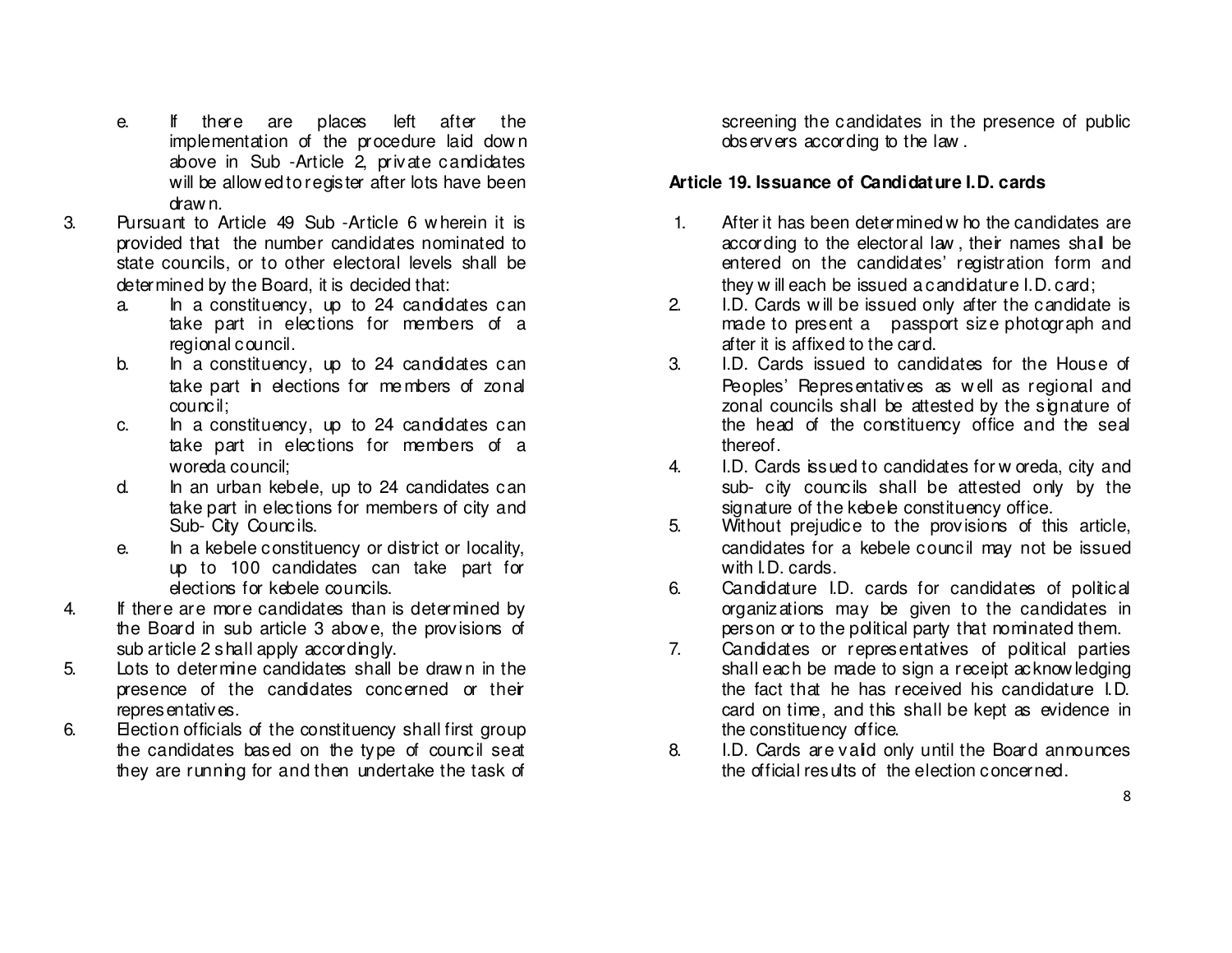9. Candidates shall give back the candidature I.D. cards to the constituency office or the secretariat of the Board immediately after they have expired.

### **Article 20. Announcement of Candidates**

- 1. The list of candidates w hich w ill be draw n according to the council the candidates are running for shall be publicized in the constituencies concerned in line with the election timetable issued by the Board.
- 2. The constituency office shall fill out the particulars listed herein under concerning candidates w ho are issued w ith candidature I.D. cards on the form for publicizing candidates sent to it from the secretariat of the Board. It shall post these forms in public places w here people congregate and circulate; it shall also post it in the compound of the constituency office, and in every polling station. The particulars concerned are:
- a. Full name, including grand father's name
	- b. Age
- c. Gender
- d. Educational level
	- e. Profession
- f. The name of the party that nominated the candidate or mention the fact that he is a private candidate as the case may be;
	- g. The appellation of the candidate's logo and
		- h. Other relevant information.
	- 3. The head of the constituency office shall visibly w rite his name, sign and affix the seal of the constituency at the foot of every poster for publicizing candidates

who run for the House of Peoples' Representatives as w ell as regional and zonal councils.

4. Without prejudice to the provisions of sub article 3 above, posters for publicizing candidates for woreda, city, sub -city and kebele councils shall be verified by the signature of the head of the electoral office before they are posted.

## **Article 21. Right to Change and Replace Candidates**

- 1. Any political party can change or replace the candidate it nominated, according to the law .
- 2. Unless otherw ise provided, a political organization can change or replace its candidate only during theperiod for registering candidates.

## **Article 22. Withdr awal and Replacement of Candidates**

- 1. A political organization or a private candidate can withdraw from being a candidate.
- 2. A candidate nominated by a political party w ho withdrew from being a candidate shall notify the same in w riting, that must be signed by him, to the party that nominated him, and he shall return his candidature I.D.
- 3. A political organization w hose candidate has withdrawn may replace him by nominating another candidate w ithin the period allotted to the registration of candidates in the timetable.
- 4. The political organization shall immediately notify the constituency office in w riting signed by the concerned leadership and verified by the stamp of the organization, it shall also annex thereto a copy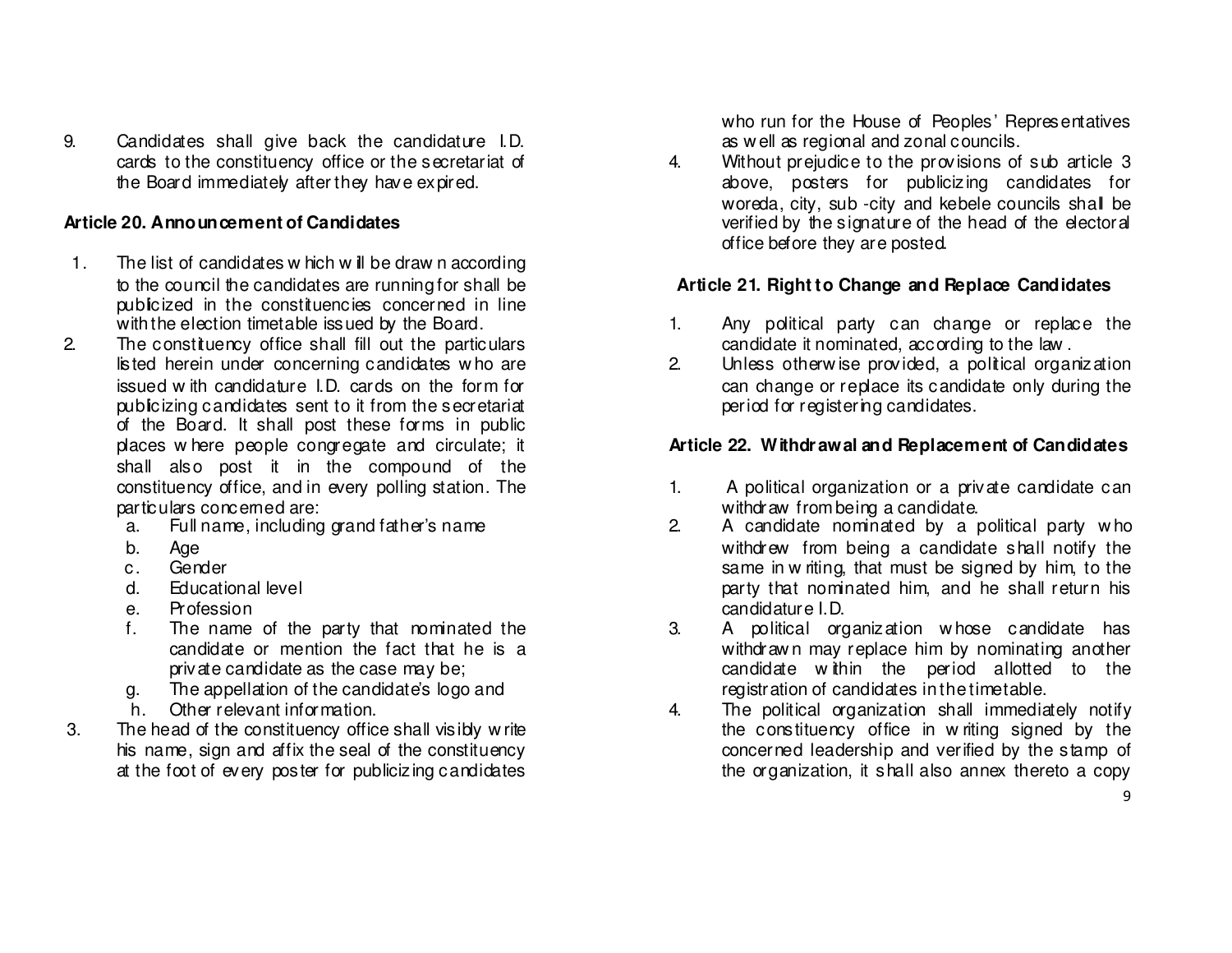of the letter of w ithdraw al, the candidature I.D. card that has been returned, the name of the replacement candidate and other material pertaining to the qualification of the candidate.

- 5. The constituency office shall examine the case presented to it according to the law and promptly register the candidate; it shall also issue a candidature I.D. card to him.
- 6. If the candidate of a political organization has withdraw n on the final date of the timetable, it shall be made to replace the candidate w thin one week starting on the date of his w ithdraw al.
- 7. If a political organization w hose candidate has withdraw n does not replace him by another candidate w ithin the time indicated in sub article 6 above, the election shall continue w ith the remaining candidates in accordance w ith the timetable.

### **Article 23. Replacing a Dead Candidate**

- 1. A political organization w hose candidate has died may replace him w ith another candidate before the end of the period allotted to candidate registration according to the timetable.
- 2. Where the candidate of a political organization has died after the end of candidates' registration, the political organization may replace the candidate within 15 days before the voting day.
- 3. Where a political organization has not submitted a replacement w ithin the said time, the election shall continue w ith the remaining candidates.
- 4. Where the candidate of a political party has died in less than 15 days preceding the voting day, the

election process in the constituency shall be discontinued and another election shall be conducted in accordance w ith the decision of the Board after the replacement of the deceased candidate.

- 5. Without prejudice to the provisions of sub article 4 above, w here the political organization informs the Board in w riting that it cannot replace the deceased candidate, the election shall continue w ith the remaining candidates in accordance w ith the timetable.
- 6. Where the date of election is changed in accordance w ith sub article 4 above, the election shall be conducted by replacing the deceased candidate only w hile the voters and other candidates registered earlier remain unchanged.
- 7. For the election to be conducted in accordance w ith the provisions of sub article 4 above, only the candidate that has replaced the deceased candidate may campaign to introduce himself up to tw o days preceding the voting day.

### **Article 24. To Run In Only One Constituency**

- 1. A person can become a candidate in only one constituency;
- 2. If a person becomes a candidate in more than one constituency, he shall be cancelled in both constituencies.
- 3. If it is found out that a candidate w ho has been declared a w inner had also been registered as a candidate in another constituency, the result shallbe annulled and a new election shall be held.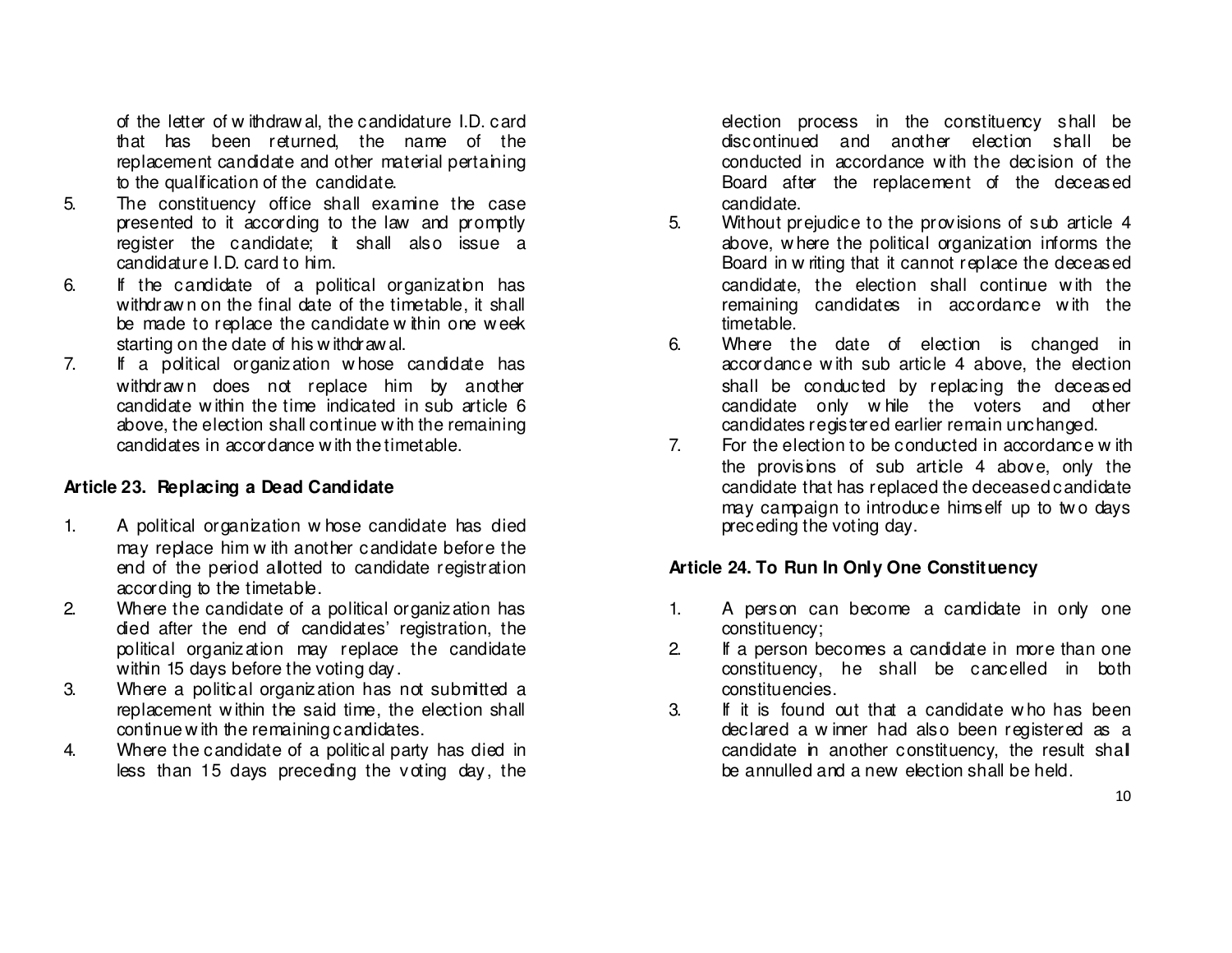#### **Article 25. Transferring from One Constituency to Another**

A candidate maybe transferred from one constituency to another during the period of candidate registration in accordance w ith the electoral law . The particulars shall be as follow s:

- 1. The political organization shall submit a w ritten request for transfer to the constituency in w hich the candidate w as registered. This should bear the signature of the leadership of the organization andits stamp.
- 2. The political organization or the private candidate shall inform in w riting the constituency to w hich he wants to be transferred that a request to this effect has been made.
- 3. A private candidate shall submit a w ritten transfer request that is signed by him to the constituency in which he has been registered.
- 4. The candidate shall return the former registration documents, and the candidature I.D. to the constituency In w hich he w as registered and these shall be cancelled; and he w ill be issued by the said constituency w ith a certificate attesting this fact.
- 5. The candidate w ho is to be transferred shall submit the documents given to him by the constituency he was registered in, to the constituency that he w ants to run in. The latter shall register the candidate and issue him a candidature I.D. and other registration documents after ascertaining that he fulfills the criteria.

#### **Article 26. Choosing Candidature Sym bols**

- 1. The Board shall prepare an album containing a variety of candidature symbols.
- 2. Any candidate may submit his own symbol or choose one from the album prepared by the Board.
- 3. Each political organization shall be made to submit its symbol or to come to the Secretariat of the Board and choose one from those prepared by the Board according to the election timetable issued by the Board.
- 4. The Secretariat of the Board shall inform the constituencies the symbols that are selected and those that are not.
- 5. Private candidates may submit their own symbols or they may come to the constituency in w hich they are running and choose from the albums w ith different symbols for different types of elections, sent by the Board to the constituencies.
- 6. Candidates shall utilize the symbols they chose only after the symbols have been approved by the Secretariat of the Board or constituency offices.
- 7. Candidates of a political organization may use the same symbol at all levels of election.
- 8. Candidates of a political organization shall use the same symbol to elections for each council in all constituencies.
- 9. No party or private candidate shall have copyright of symbols. How ever, a political organization or private candidate may be given priority to choose a symbol it had used during the previous election.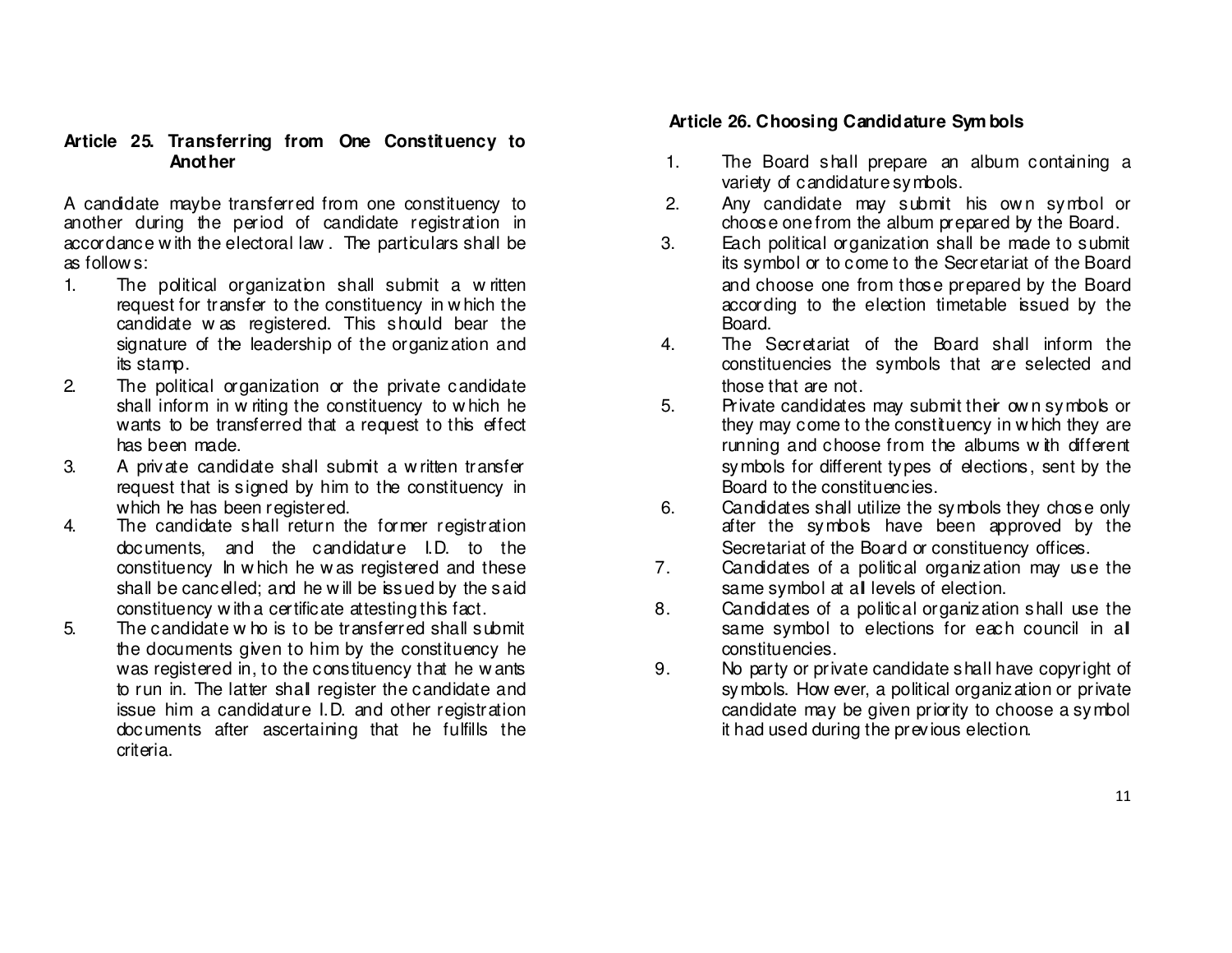- 10. The Board shall give the necessary decision regarding disputes arising out of the selection of symbols.
- 11. Any symbol of candidature shall not:
	- a. be similar to that of other candidates;
	- b. be a cause for hatred and conflict among nations, nationalities, race or religion;
	- c. be one that propagates w ar or any other unlaw ful act;
		- d. be similar to flags or emblems of Federal and State Governments, emblems of other political organizations or flags or emblems of international organizations or signs of religious organizations;
	- e. violate public morals and ethics.

### **Article 27. Change and Replacement of Candidature Symbols**

- 1. The Board, for printing purposes, or in accordance with Article 26 Sub- Article 11 of this Directive, may change or order the change of the symbols of a political organization or of a private candidate;
- 2. Where the change of a candidature symbol is decided by the Board for the purposes of printing or other reasons, the decision shall be communicated to the political organization or the private candidate within 15 days after the closure of candidates' registration, and they shall be made to present or choose a replacement symbol.
- 3. Where a political organization or private candidate wants to change a symbol chosen earlier, it shall

notify the change to the Board in w riting w thin ten days after the closing of candidates' registration.

#### **Article 28. Immunities of Candidates**

- 1. No candidate shall, during the course of election, be arrested except in the case of a flagrant de licto for a serious offence.
- 2. Where candidates allegedly commit an offence in situations other than those specified under Sub - Article 1 of the Article, legal action may be taken against them only after the electoral results are officially announced by the Board.
- 3. Without prejudice to the provisions of Sub- Article 2 above, a w inner shall be held liable for the alleged crime during the election if his immunity has been waived by the concerned council.

## **Article 29. Lodging of Complaints**

Complaints and grievances arising from candidate registration shall be dealt w ith in accordance w ith The Directive for Candidate Registration Number 1/2009.

#### **Article 30. Duty to Cooperate**

Every person shall have the duty to cooperate in implementing the provisions of this Directive.